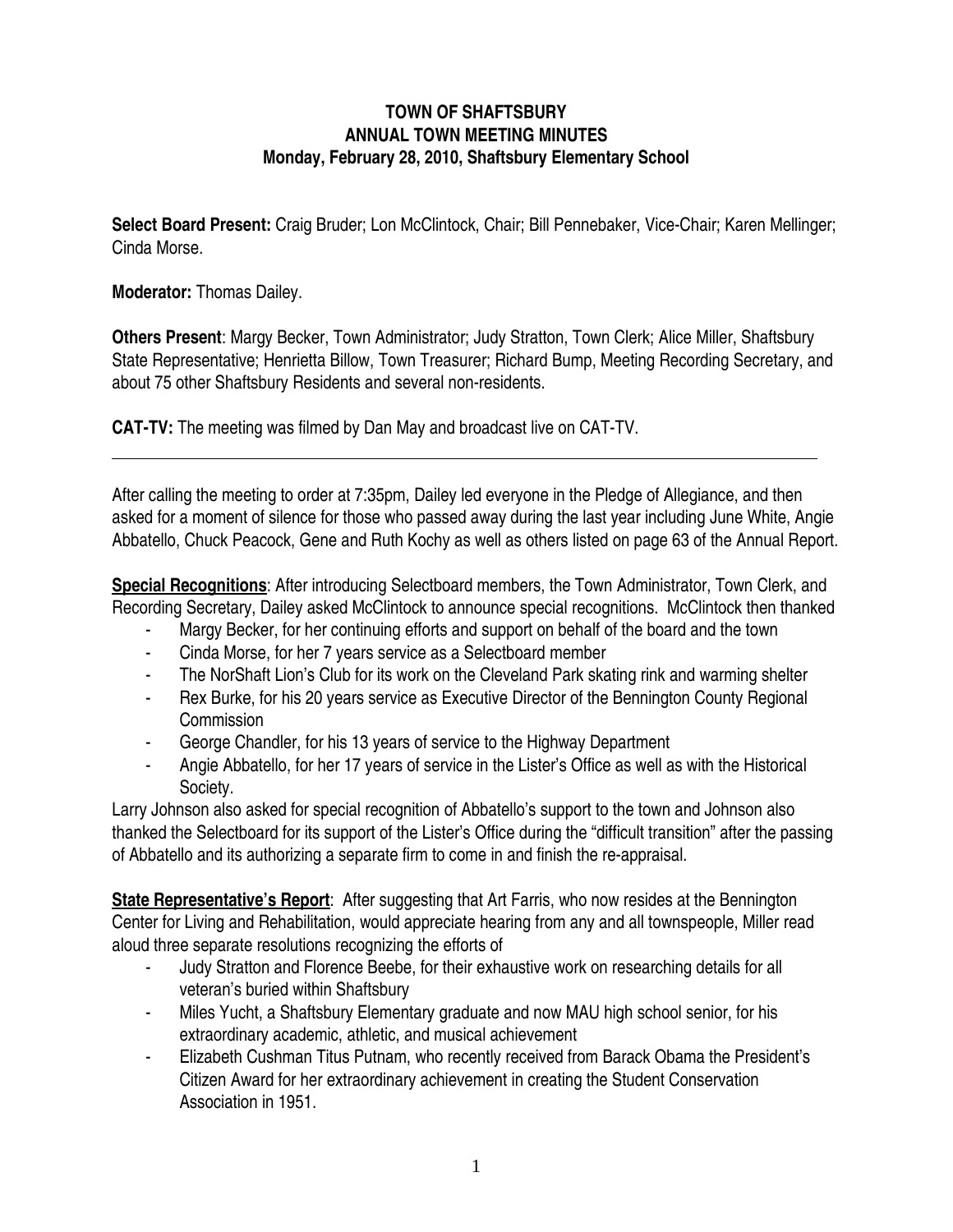Miller also noted that Putnam is the first recipient of the President's award in the area of conservation and preservation. After each resolution was read aloud, persons recognized were asked to come up and receive the Resolution, and each received standing and enthusiastic ovations from all present. Copies of the three Resolutions are attached to and hereby incorporated into these minutes.

Miller then described major initiatives during the upcoming legislative session including but not limited to

- going "green" and reducing energy consumption in the private, public, and business sectors throughout the state by 20%
- having broadband access statewide by 2013
- achieving ways to control the "exploding" costs of heath care without "hurting" seniors or the disabled who are the most vulnerable in the general population
- closing the \$176M funding gap in the FY12 state budget, and this after already reducing the state budget four years in a row.

**Eleanor B. Smith Essay**: Dailey then introduced Miss Eleanor B. Smith who delivered a short, original essay on celebrating one's life and the lives around one. Dailey noted that the essay would be archived at Town Hall with all of Smith's previous writings.

**Selectboard Report**: Using a power-point format, McClintock then presented the FY10 Selectboard Report, and summarized as follows (a complete copy of the report is available on the Town of Shaftsbury website):

- the \$1,282,202 FY12 budget is .06% lower than the FY11 budget
- the Town received \$405,204 in federal and state grants in FY10, and the Town's matching share for this amount was \$90,349
- the largest grant of \$271,533 was for sidewalk construction
- the year ended with a budget surplus of  $$116,413$
- the \$425,000 water project was completed and bonded
- Stimulus/ARRA funds reduced the water bond by \$215,000
- a part-time assistant for bookkeeping, payroll and accounts payable was hired
- highway improvements were completed on Myers Road, Shaftsbury Hollow Road, White Creek Road, Airport Road, and Cleveland Avenue
- the Cemetery Committee was re-formed, a job description for the Cemetery Superintendent was developed, and Ken Coonradt was hired into this position
- policies, procedures and fees for the Cemetery were revised, and a gift from the Renz family of 1.2 acres was accepted
- the Parks and Recreation Committee completed rules for Howard Park, ice rink construction at Cleveland Park, and improvements to the Tilgner Trail
- the Fire Department upgraded communication equipment to meet Homeland Security standards
- the COPS grant financed doubling the Sheriff's patrol at half the cost
- the impact of the new state law requiring that constables gain certification before engaging in law enforcement is being analyzed
- facilities assessments were completed for Cole Hall and the Town Garage.

McClintock reported that FY11 activity includes

- completion of feasibility studies for Cole Hall and Town Garage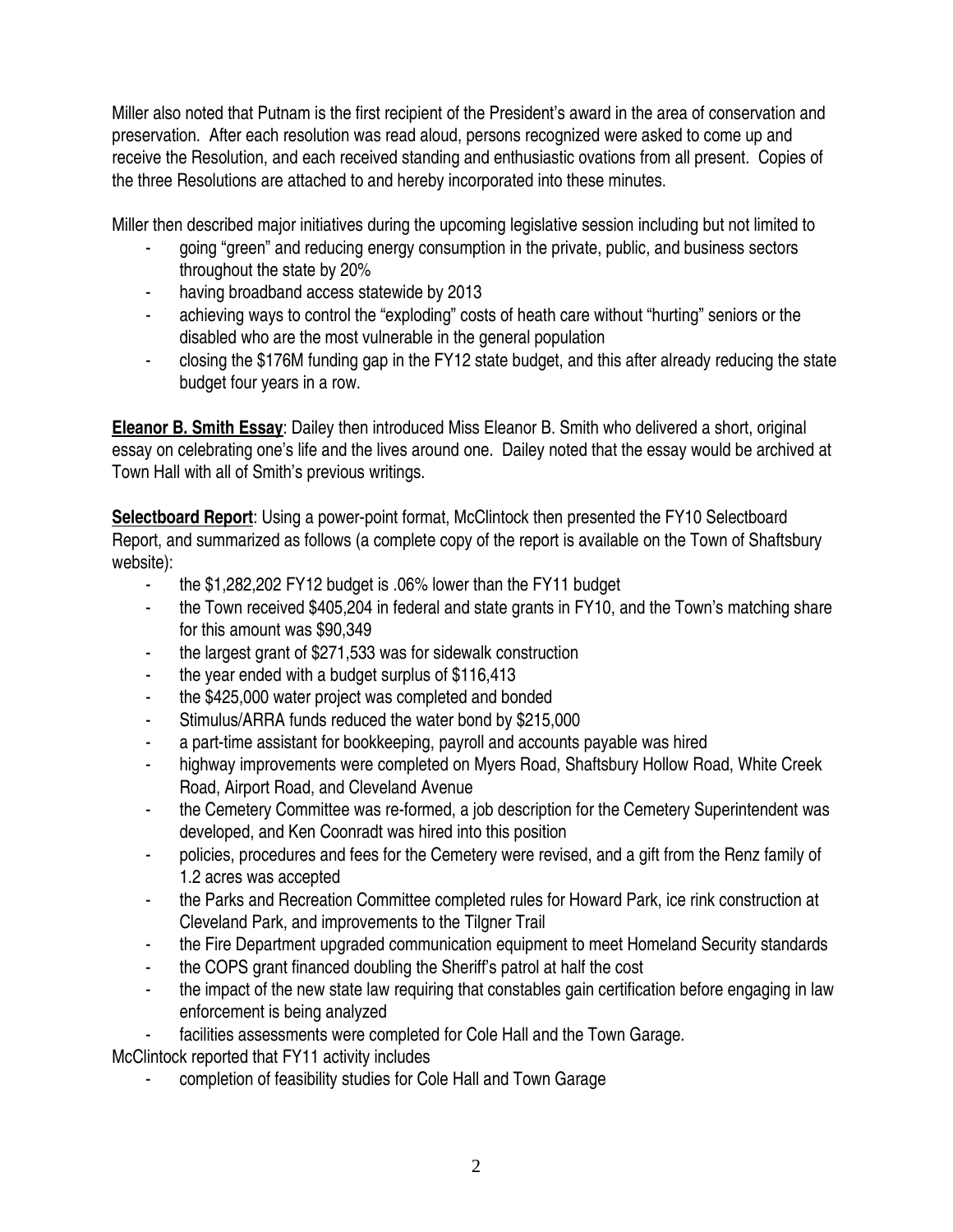- completion of road work on Murphy Hill, Paran Road and Ledgely Drive, Glastenview Drive, Westview and Stephens
- development of a new and comprehensive Personnel Policy
- grant funded energy improvements at Cole Hall and Buck Hill Fire Station
- preparation for extension of sidewalk at 7A and Church Street
- completion of CPA audit in March 2011

and that goals for FY12 include

- present Cole Hall and Town Garage facilities plan for public vote
- construct new sidewalk at 7A and Church Street
- complete revision of Town Policies
- complete improvements on East and Ehrich Roads
- replace the 1998 dump truck and 1998 backhoe
- improve financial operations of the Town Administrator's office.

McClintock further noted that Cole Hall, which was built in 1834 as Vermont's first Universalist Church, is problematic in that

- the offices of the Clerk, Lister and Zoning Administrator are all in open and unsecured spaces and do not allow any office any privacy
- there is no room for the Treasurer's Office

and that the Highway Garage

- is too small, with equipment stored unprotected outside
- lacks a welding area
- is in poor condition and not worth repairing

and the salt shed is also too small, requiring salt and sand to be mixed outside.

**FY12 Budget Overview**: McClintock continued his presentation noting that the FY12 budget is

- an estimate of revenues and expenses for each year
- a policy document honoring existing commitments (debt service, contracts, taxes, insurances, salaries, benefits, etc)
- based on previous year's actual costs

and that

- given the loss of ARRA funding locally and at the state level, and the anticipated reduction in state funding, the Selectboard recommends placing \$99,000 of the \$116,000 FY10 budget surplus into the Reserve Fund
- the FY12 budget is slightly less than the current year budget, and should not raise taxes if the Grand List stays the same
- median house value in 2000 was \$117,300 and this compares to the median house sale price for Bennington County in 2010 at \$173,000
- with the FY12 proposed budget and tax rate, a house in Shaftsbury on the Grand List at \$1,730 (or \$173,000 full value) would be assessed \$557 in town taxes
- this tax can be compared to the average social security benefit of \$987/month of \$11,844/year.

McClintock closed his presentation with a reminder to residents that the town election is scheduled for March 1, 2011 with polls open 7:00am to 7:00pm at the Buck Hill Road Fire Station. McClintock then opened the floor for discussion of his report whereupon Michael Gardner complimented the board

- on the new, more easily read and more informative budget format
- and for recommending increasing the amount in the Reserve Fund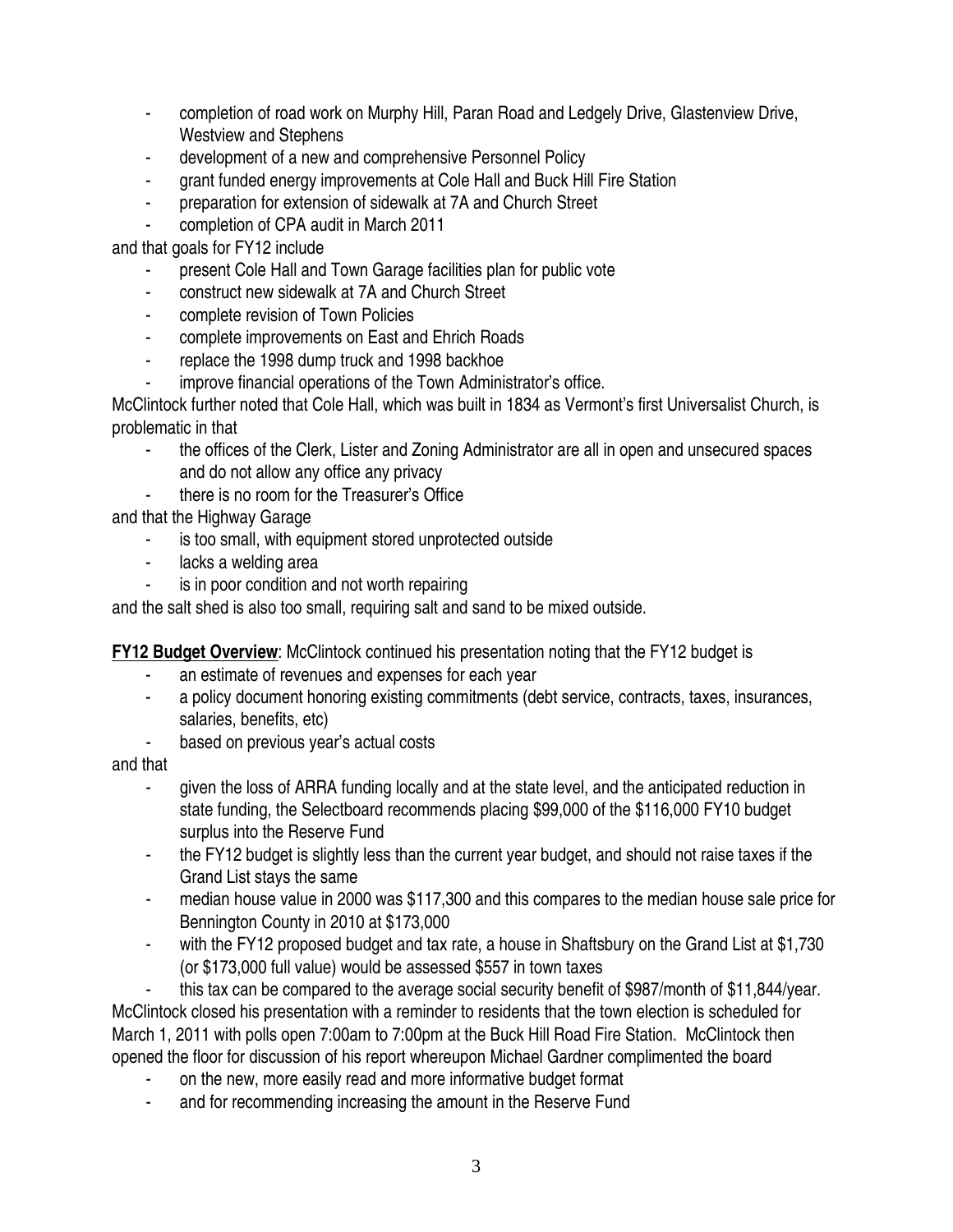and then asked several questions, all of which were answered by McClintock and as follows

- FICA paid for Delinquent Tax Collection is based on the amount of fees collected
- the stipend paid for collecting delinquent taxes is 8% of the amount collected
- the FICA expense used to be presented in only one line item in the entire budget and it is only recently that FICA line items are appearing in each department in which salaries are paid
- appropriations to community organizations are based on individual applications which require a description of services provided
- not all groups requesting/receiving town funding supply financial statements with their requests
- the NorShaft Little League did not submit a request for funding.

In response to another resident who said his taxes jumped \$1,100 in one year, McClintock noted that

- although all properties were re-assessed, the total tax levy did not increase significantly
- most people did not see a significant change in taxes, and some people saw their taxes reduced
- the state requires re-assessments in order to standardize property values throughout the town.

**FY12 Town Warning**: Dailey thanked McClintock for his presentation and then explained the Robert's Rules process of discussion, making motions, making amendments to motions to be used for the remainder of the meeting, and further noted that

- non-residents are not allowed to vote
- speakers should come to the microphone and announce their names.

In response to Dailey's request, a motion was made and seconded to dispense with the reading of the Warning, and the motion passed by voice vote.

**Article 1**: A motion was made and seconded to waive the reading of and to accept the reports of the Town Officers as published, and the motion carried by voice vote.

**Article 2, A-E**: A motion was made and seconded to pay an annual stipend to

- Selectboard members of \$500
- The Town Treasurer of \$16,000
- The Town Clerk of \$8,000
- and to pay an hourly wage of \$10 per hour to each of the Board of Auditors, the 1<sup>st</sup> and  $2^{nd}$ Constables, and the Listers

and the motion carried by voice vote and with no discussion.

**Article 3, A**: A motion was made and seconded to authorize the Town Treasurer to collect taxes, and the motion carried by voice vote with no discussion.

**Article 3, B**: A motion was made and seconded to set the date by which property taxes should be paid as Thursday, November 10, 2011 at 5:00pm. In subsequent discussion and in response to a question from a resident about pre-payment of taxes, Billow noted that

- the Treasurer's Office accepts tax payments beginning July  $1<sup>st</sup>$  for the Fiscal Year just starting
- payments can be made in full or in part and based on previous year's taxes
- should an overpayment be made, that overpayment would be refunded

and McClintock noted that this information will be posted to the town's website and will be brought up for discussion during Selectboard meetings. Gardner then asked for an amendment to the motion on the floor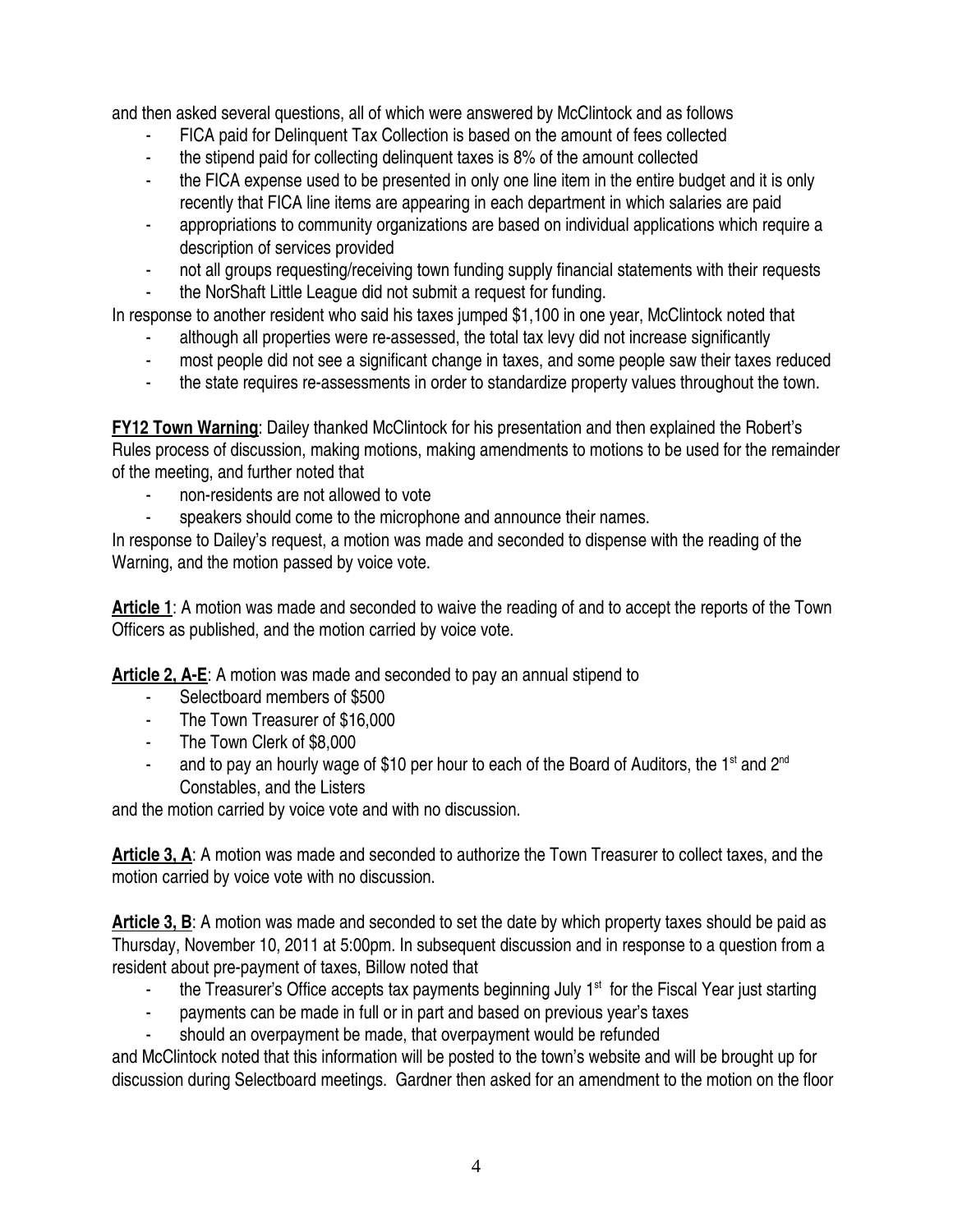to set the deadline for taxes to be paid as the same date as the annual floor meeting, an amendment that was never seconded, and after an extended discussion wherein

- Dailey said that the amendment was not germane to the intent of the article and was out-of-order
- McClintock noted that research has been conducted about having proportionate taxes paid at various times during the year
- Gardner asked what would happen if this article failed
- Dailey responded that another date would need to be established, but that this date was set to coordinate with the date school taxes are due in North Bennington and Bennington
- Dailey suggested that the Selectboard could consider discussing the frequency of proportionate tax payments
- Gardner asked how and when would delinguent taxes be determined if there were to be multiple due dates during the course of the year
- Gardner also said that his intent on amending the due date of taxes to be the same as town meeting was to increase resident participation in the annual meeting, and that he was not advocating multiple dates for tax payment
- McClintock noted that extending the tax due date another 4 months would put a significant financial hardship on the town
- Gardner suggested that in order to avoid interest on borrowed funds for the first year, there may be a need to have partial year taxes collected

the question was called and seconded, and the un-amended motion carried, by voice vote, with one opposed. In response to Gardner's question about what other dates might be considered, Dailey noted that it would be at the moderator's discretion, and that a date "within a few weeks" of the originally stated date might be acceptable.

**Article 3, C:** A motion was made and seconded to levy interest at the rate of 1% per month for taxes that are late and unpaid. After a brief discussion wherein McClintock noted that

- this motion clarifies what has always been policy
- this is in addition to the 8% fee collected on delinguent taxes (which is used as the reimbursement for services provided by the collector of delinquent services)

and after

- a motion was made to amend the motion on the floor by adding "or portion thereof" after "month"
- McClintock explained that the 1% interest is assessed after the month has ended (and any payment made during the month would not be assessed any interest penalty for that month)
- the amendment to the motion was withdrawn

and the motion carried by voice vote, with no opposition or abstention.

**Article 3, D**: A motion was made and seconded to authorize the Selectboard to borrow money from time to time, as needed, in anticipation of taxes, and the motion carried by voice vote, with no discussion, opposition, or abstention.

**Article 4:** A motion was made and seconded to adopt the \$1,713,855 General Fund Budget for Fiscal Year 2011, and as presented in the *Town of Shaftsbury Annual Report for the Year ending June 30, 2009* (pages 40-55), and the motion carried by voice vote, with no discussion, opposition, or abstentions.